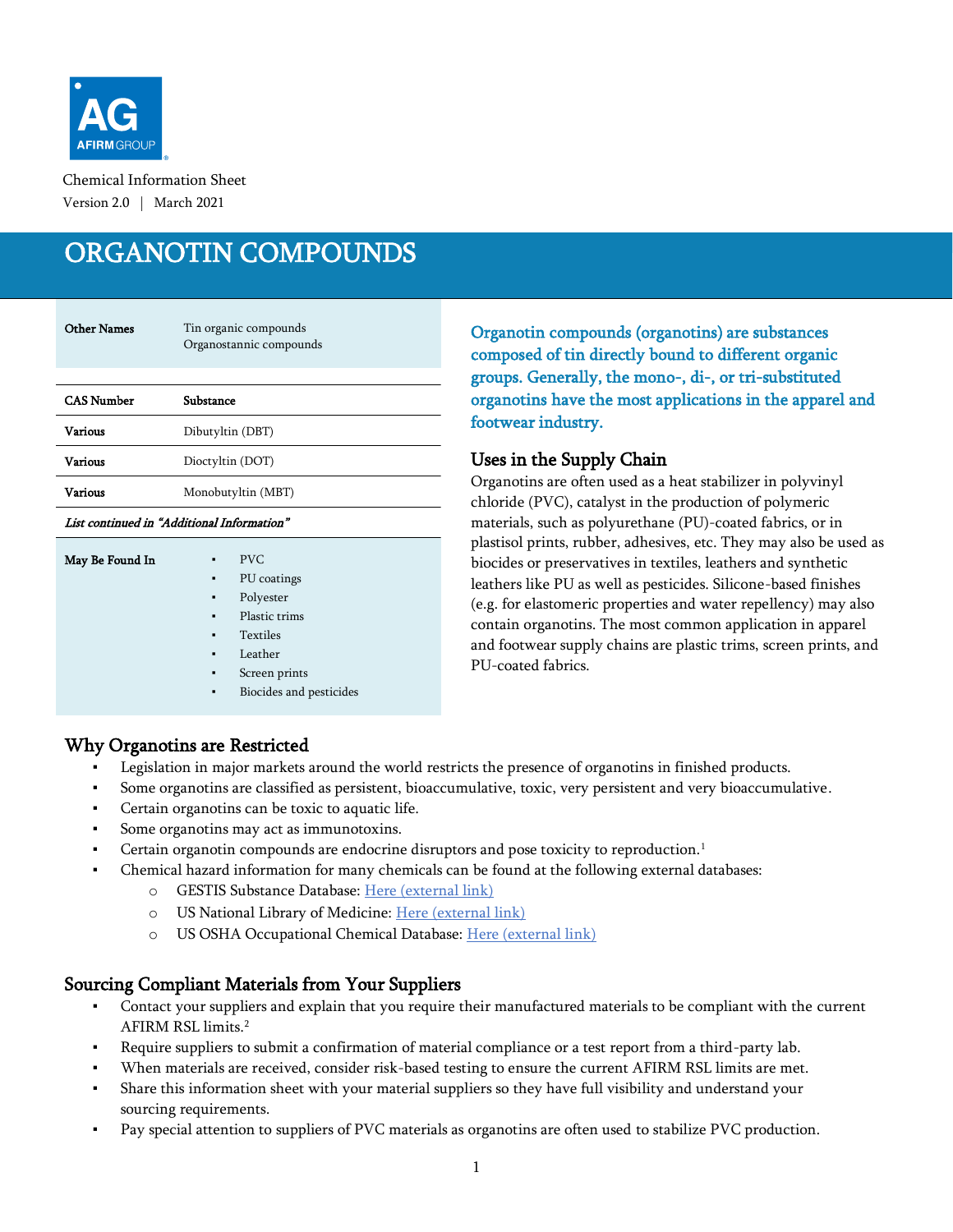

Chemical Information Sheet Version 2.0 | March 2021

- Pay special attention to PU materials, including synthetic leather and coatings, as organotins are commonly used as catalysts during PU production.
- Self-cross-linking silicone or polyester polymers may contain organotins used as catalysts during production.
- Leather and textiles treated with biocides may also contain organotins.

# Sourcing Compliant Formulations from Your Chemical Suppliers

- For all formulations, request SDS documentation that meets current GHS requirements.
- Contact your suppliers and explain that you require formulations to be compliant with the ZDHC MRSL limits whenever applicable.<sup>3</sup>
- Discuss with your chemical supplier whether any safer alternatives are available that are suitable substitutes for your production needs.
- Prior to procuring any formulation, the chemical properties must be reviewed to ensure that proper protective equipment, chemical storage facilities, facility engineering controls, and associated treatment/disposal facilities are appropriate for the chemical(s).

# Safer Alternatives

The following substances have been identified as examples of safer alternatives and may be suitable for your production needs. Any chosen alternative must be ZDHC MRSL compliant whenever applicable.

- Calcium-zinc stabilizers may be used in the form of metal carboxylates. These stabilizers are suitable for production of products with a high degree of clarity, good mechanical properties, excellent organoleptic properties, and good weatherability.
- Organic-based stabilizers are calcium-zinc stabilizers with zinc nearly or completely replaced with organic costabilizers. Benefits of these stabilizers include low migration, low odor, low VOC emissions, good initial color, and excellent transparency.
- Bismuth, titanate, titanium, and zirconium catalysts can be used for PU production.
- Titanate catalysts can be used for polyester production, but may change material properties/aesthetic.

### Additional Information

- Visit ECHA's Candidate List of substances of very high concern to view dossiers for many restricted substances [https://echa.europa.eu/candidate-list-table.](https://echa.europa.eu/candidate-list-table)
- Impact assessment of potential restrictions on the marketing and use of certain organotin compounds <http://publications.europa.eu/en/publication-detail/-/publication/424ac720-5954-4382-8f3b-5aff32170484>

| <b>CAS Number</b> | Substance                |
|-------------------|--------------------------|
| Various           | Tricyclohexyltin (TCyHT) |
| <b>Various</b>    | Trimethyltin (TMT)       |
| <b>Various</b>    | Trioctyltin (TOT)        |
| <b>Various</b>    | Tripropyltin (TPT)       |
| <b>Various</b>    | Tributyltin (TBT)        |
| <b>Various</b>    | Triphenyltin (TPhT)      |

Continued list of CAS numbers and substance names from first page: